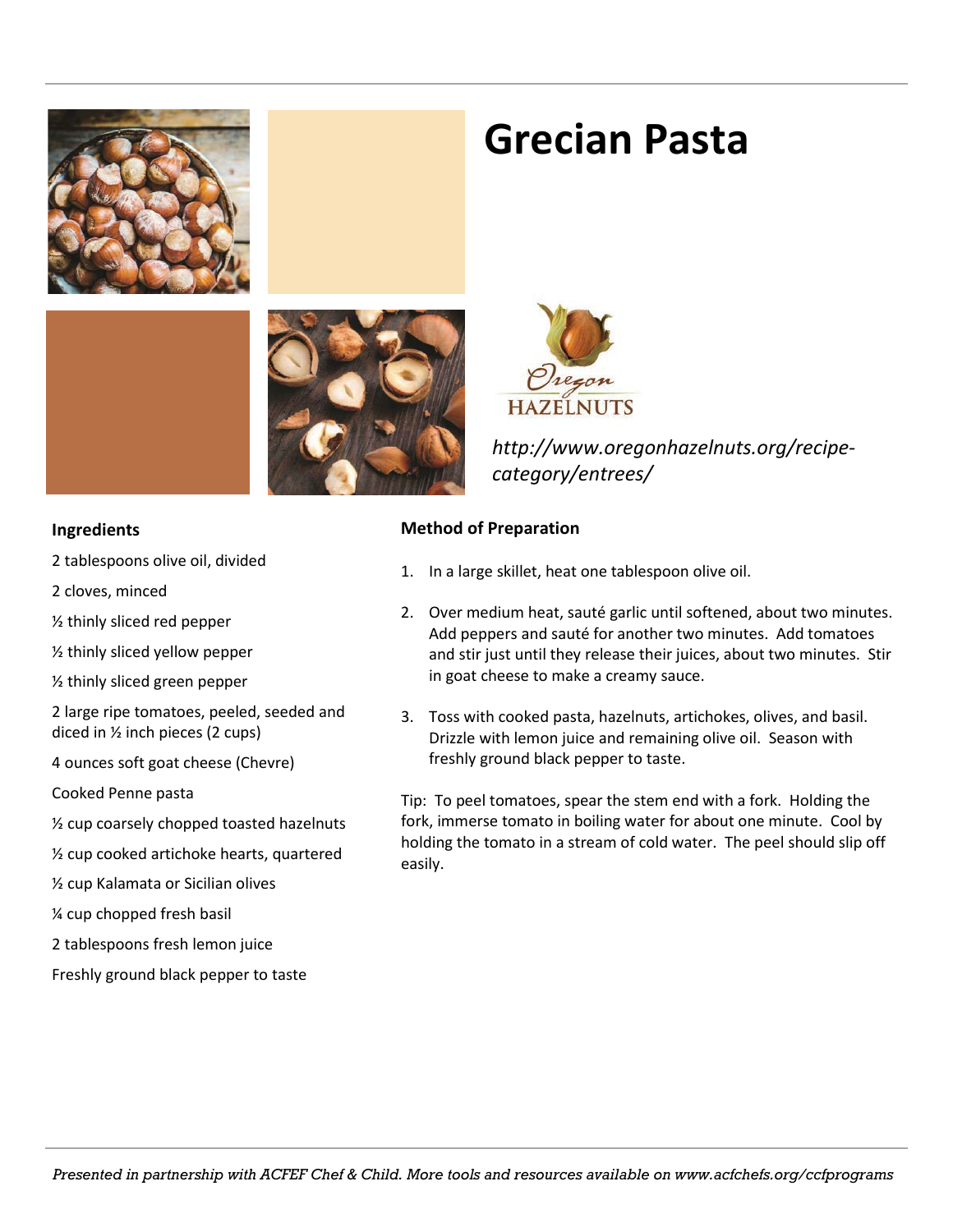

## **Turkey Nut Burgers**



*Provided by: Carlton Hunter, Sergeant First Class, U.S. Army, ACFEF Training with the Industry Representative*

#### **Ingredients**

- 1 pound ground turkey meat
- ½ cup fresh bread crumbs
- $\frac{1}{3}$  cup coarsely chopped, toasted hazelnuts
- ¼ cup coarsely chopped fresh or frozen cranberries
- ¼ cup chopped celery
- 2 tablespoons minced onion
- 2 tablespoons minced fresh parsley
- ½ teaspoon dried ground sage
- 1 large egg, slightly beaten
- 1 teaspoon salt
- Several grinds of freshly ground black pepper

### **Method of Preparation**

Thoroughly mix all ingredients in a large bowl. Form into six patties and either broil about three inches from the heat for about two minutes on each side, or saute in a small amount of vegetable oil about two minutes per side or until they are browned, firm and have an opaque white color at the center.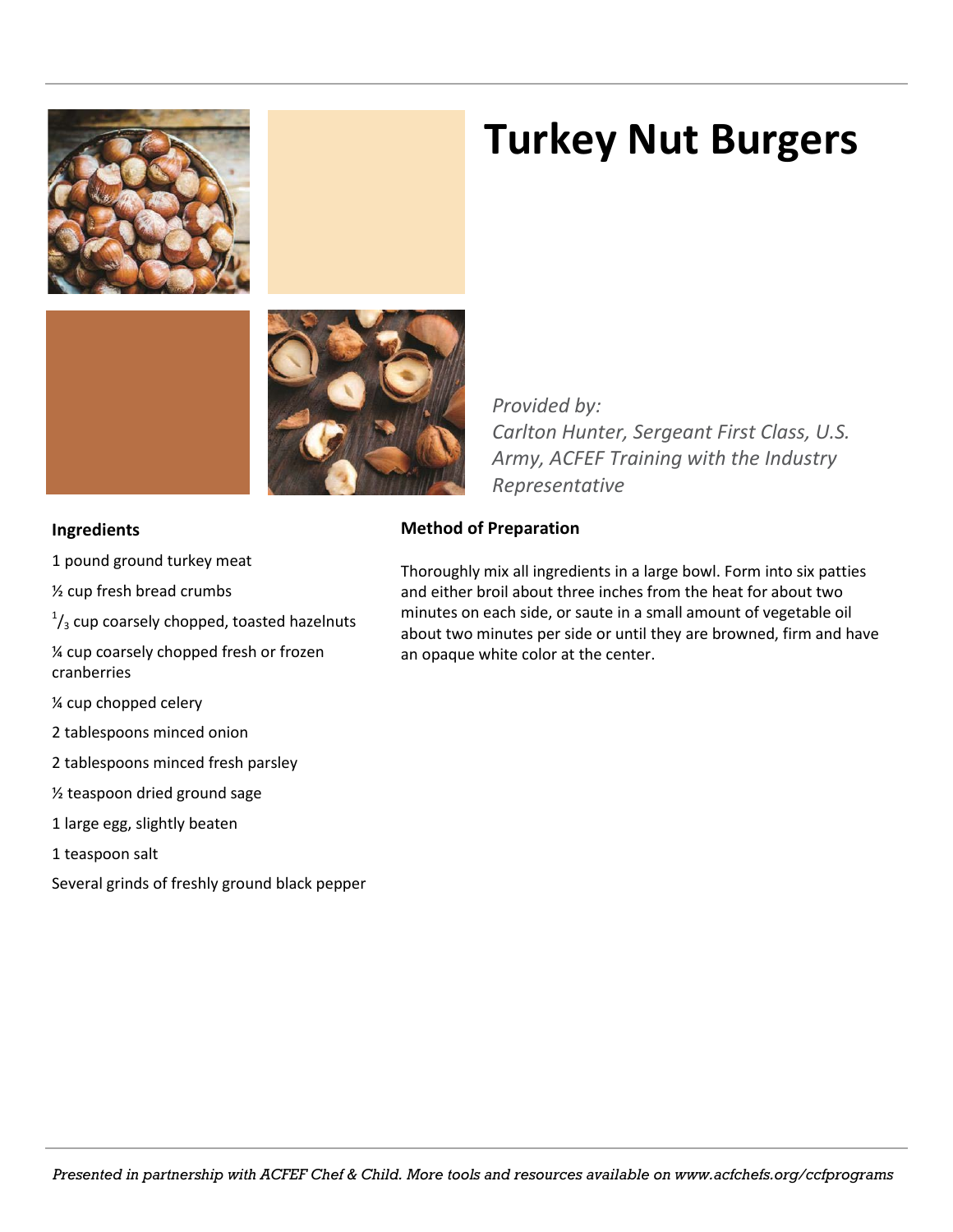

### **Hazelnut Waffles**



*http://www.oregonhazelnuts.org/recipes\_pos ts/hazelnut-waffles/*

#### **Ingredients**

- 1-1/4 cups sifted flour
- 2-1/2 teaspoons baking powder
- 1/2 teaspoon salt
- 1 tablespoon sugar
- 2 eggs, separated
- 1 cup milk
- 2 tablespoons butter or margarine, melted
- 3/4 cup roasted & chopped Oregon hazelnuts

#### **Syrup**

- 1/2 cup chopped Oregon hazelnuts
- 2 tablespoons butter or margarine
- 3/4 cup maple syrup

#### **Method of Preparation**

Sift dry ingredients into mixing bowl. Slightly beat egg yolks and milk. Pour egg-milk mixture and melted butter into a well made in the dry ingredients; stir only until all ingredients are mixed. Beat egg whites until stiff but still glossy; fold into batter with hazelnuts. Pour batter on preheated waffle iron. Bake 4 to 5 minutes, or until crisp and browned.

#### **Syrup**

In saucepan, saute hazelnuts in butter until lightly browned. Add syrup and heat through.